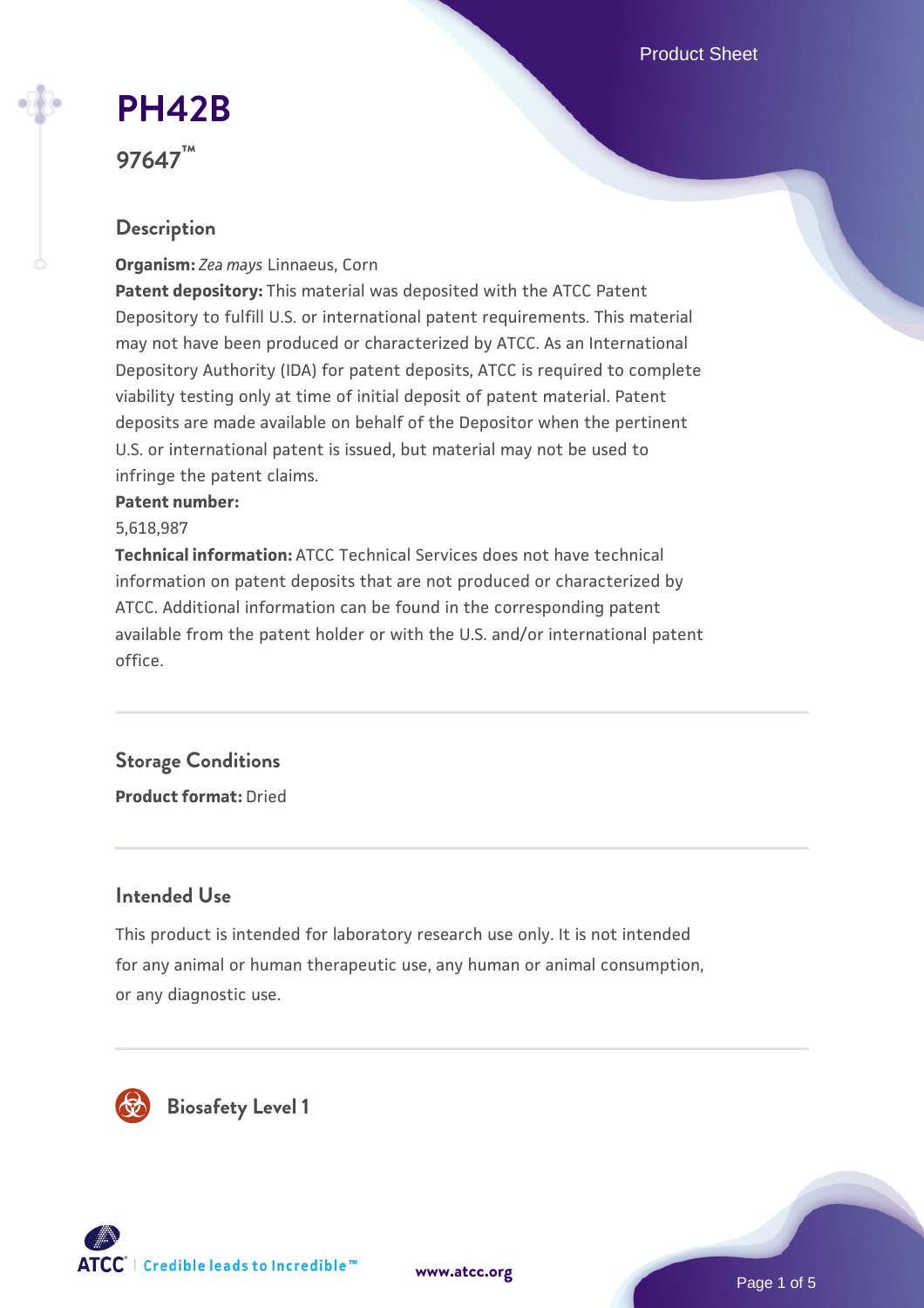**[PH42B](https://www.atcc.org/products/97647)** Product Sheet

ATCC determines the biosafety level of a material based on our risk assessment as guided by the current edition of *Biosafety in Microbiological and Biomedical Laboratories (BMBL)*, U.S. Department of Health and Human Services. It is your responsibility to understand the hazards associated with the material per your organization's policies and procedures as well as any other applicable regulations as enforced by your local or national agencies.

### **Certificate of Analysis**

For batch-specific test results, refer to the applicable certificate of analysis that can be found at www.atcc.org.

#### **Notes**

Yellow dent corn Inbred corn line Suitable female parental line in crosses for producing F1 hybrid corn Adapted to the central Corn Belt and north central and northeastern USA resistant to: common rust (Puccinia sorghi) resistant to: eye spot (Kabatiella zeae) resistant to: northern leaf blight (Exserohilum turcicum)

### **Material Citation**

If use of this material results in a scientific publication, please cite the material in the following manner: PH42B (ATCC 97647)

### **References**



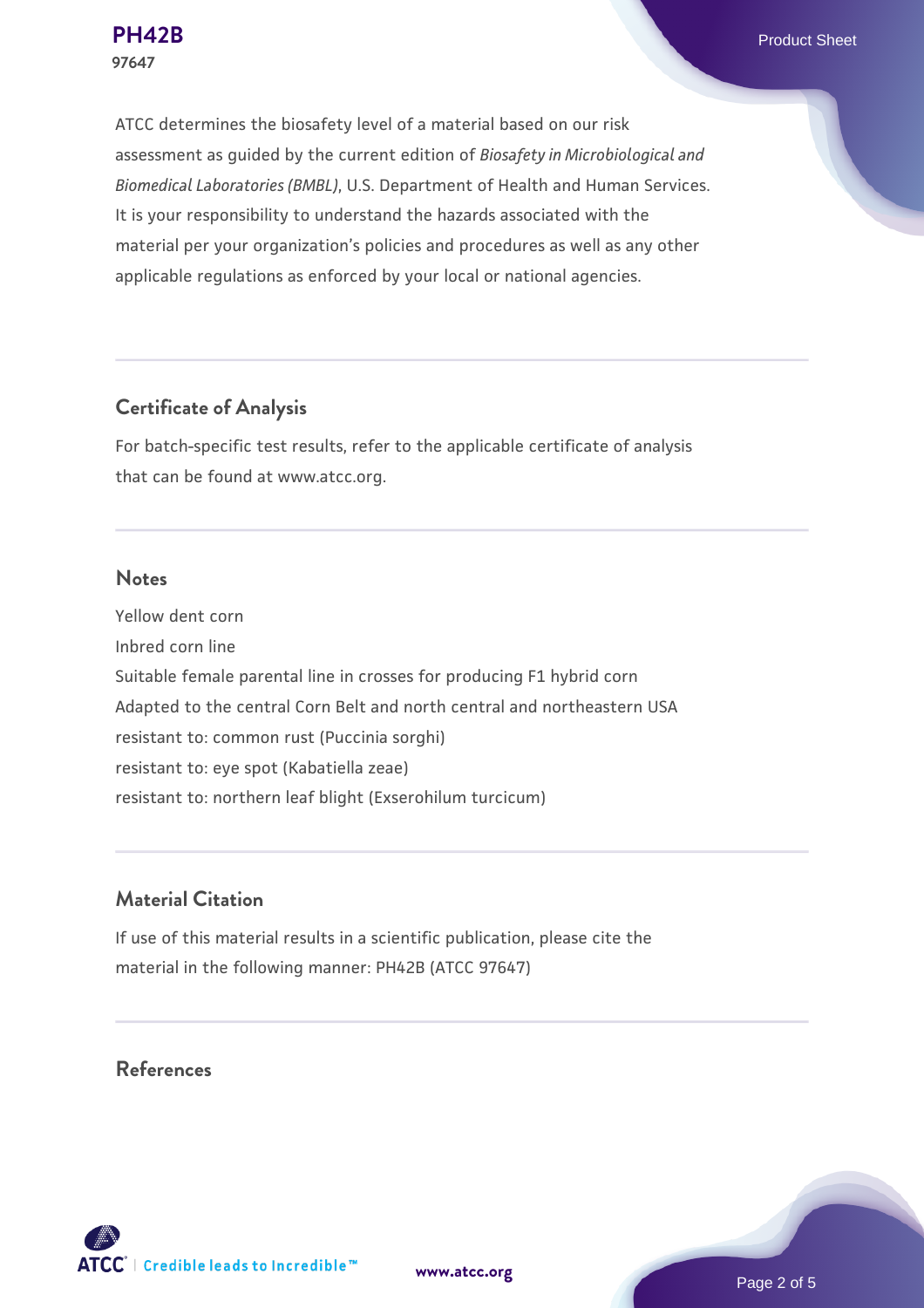# **97647**

References and other information relating to this material are available at www.atcc.org.

#### **Warranty**

The product is provided 'AS IS' and the viability of ATCC® products is warranted for 30 days from the date of shipment, provided that the customer has stored and handled the product according to the information included on the product information sheet, website, and Certificate of Analysis. For living cultures, ATCC lists the media formulation and reagents that have been found to be effective for the product. While other unspecified media and reagents may also produce satisfactory results, a change in the ATCC and/or depositor-recommended protocols may affect the recovery, growth, and/or function of the product. If an alternative medium formulation or reagent is used, the ATCC warranty for viability is no longer valid. Except as expressly set forth herein, no other warranties of any kind are provided, express or implied, including, but not limited to, any implied warranties of merchantability, fitness for a particular purpose, manufacture according to cGMP standards, typicality, safety, accuracy, and/or noninfringement.

#### **Disclaimers**

This product is intended for laboratory research use only. It is not intended for any animal or human therapeutic use, any human or animal consumption, or any diagnostic use. Any proposed commercial use is prohibited without a license from ATCC.

While ATCC uses reasonable efforts to include accurate and up-to-date information on this product sheet, ATCC makes no warranties or representations as to its accuracy. Citations from scientific literature and patents are provided for informational purposes only. ATCC does not warrant



**[www.atcc.org](http://www.atcc.org)**

Page 3 of 5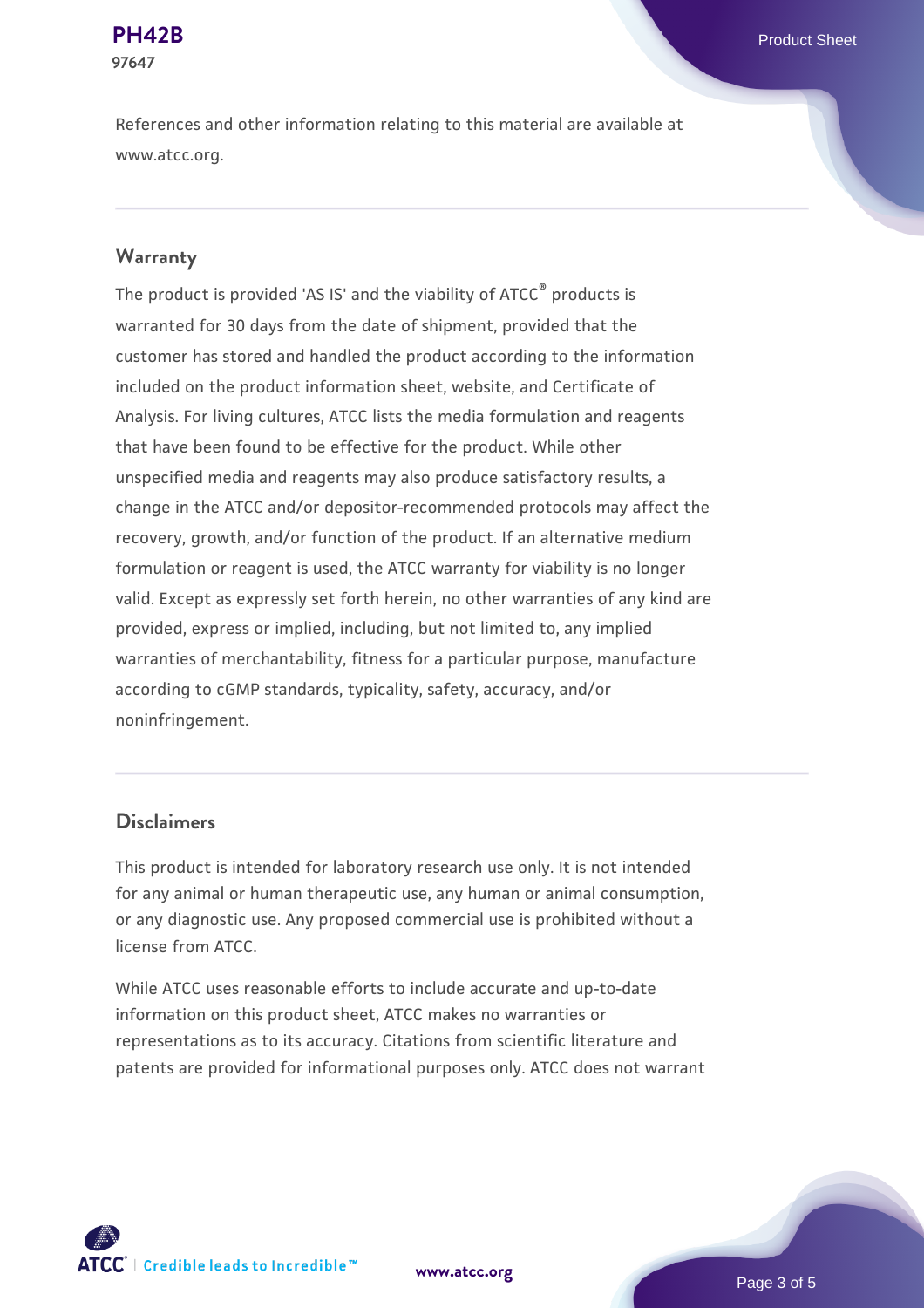that such information has been confirmed to be accurate or complete and the customer bears the sole responsibility of confirming the accuracy and completeness of any such information.

This product is sent on the condition that the customer is responsible for and assumes all risk and responsibility in connection with the receipt, handling, storage, disposal, and use of the ATCC product including without limitation taking all appropriate safety and handling precautions to minimize health or environmental risk. As a condition of receiving the material, the customer agrees that any activity undertaken with the ATCC product and any progeny or modifications will be conducted in compliance with all applicable laws, regulations, and guidelines. This product is provided 'AS IS' with no representations or warranties whatsoever except as expressly set forth herein and in no event shall ATCC, its parents, subsidiaries, directors, officers, agents, employees, assigns, successors, and affiliates be liable for indirect, special, incidental, or consequential damages of any kind in connection with or arising out of the customer's use of the product. While reasonable effort is made to ensure authenticity and reliability of materials on deposit, ATCC is not liable for damages arising from the misidentification or misrepresentation of such materials.

Please see the material transfer agreement (MTA) for further details regarding the use of this product. The MTA is available at www.atcc.org.

This material is cited in a US and/or international patent and may not be used to infringe the claims. Depending on the wishes of the Depositor, ATCC may be required to inform the Depositor of the party to which the material was furnished.

#### **Copyright and Trademark Information**

© ATCC 2021. All rights reserved. ATCC is a registered trademark of the American Type Culture Collection.

**Revision**